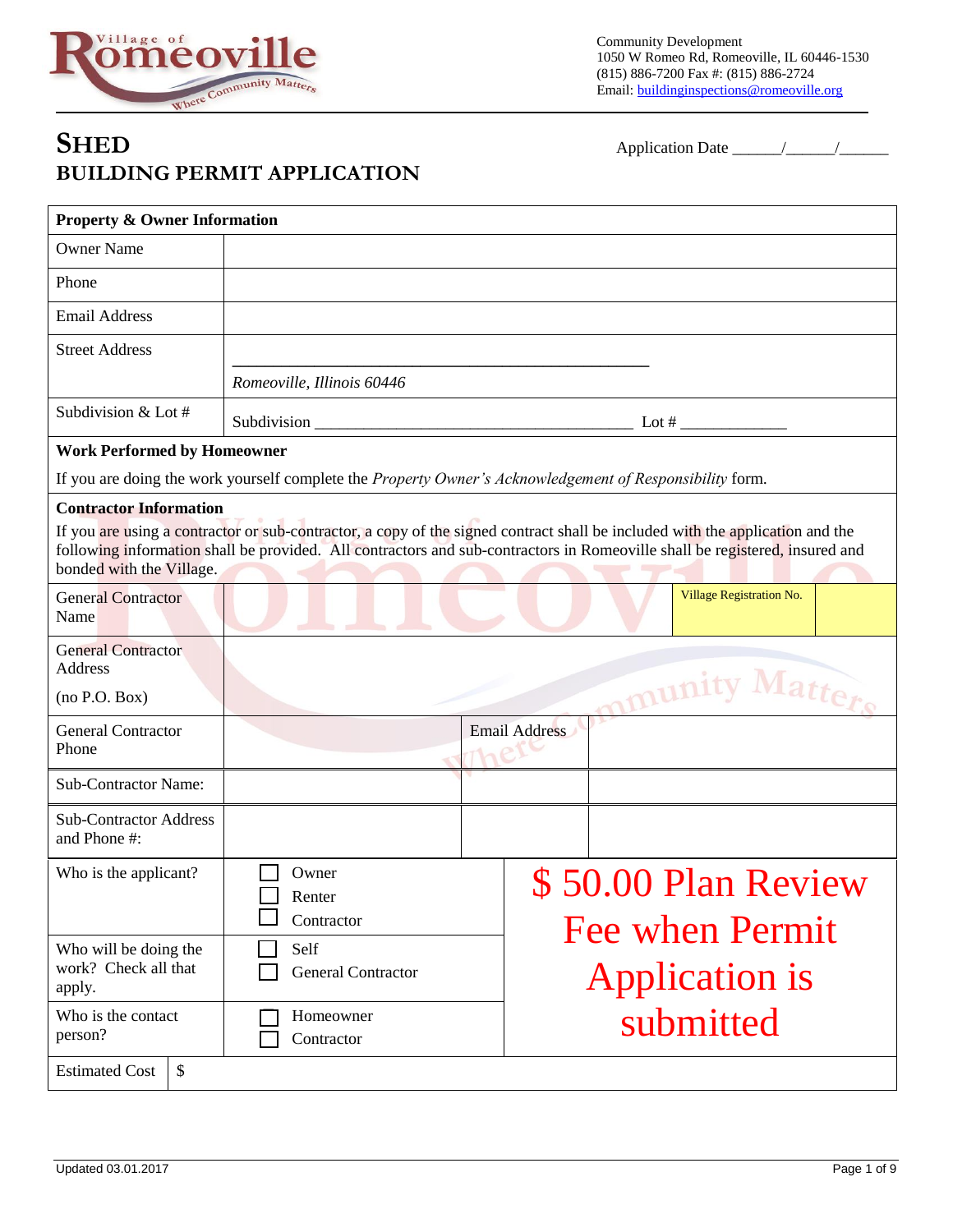| <b>Office Use Only</b>   |  | <b>Status Sticker</b>    |
|--------------------------|--|--------------------------|
| <b>Application Date:</b> |  | <b>OFFICIAL USE ONLY</b> |
| Received By:             |  |                          |
| Permit Date:             |  |                          |
| Permit#:                 |  | <b>Permit Cost:</b>      |

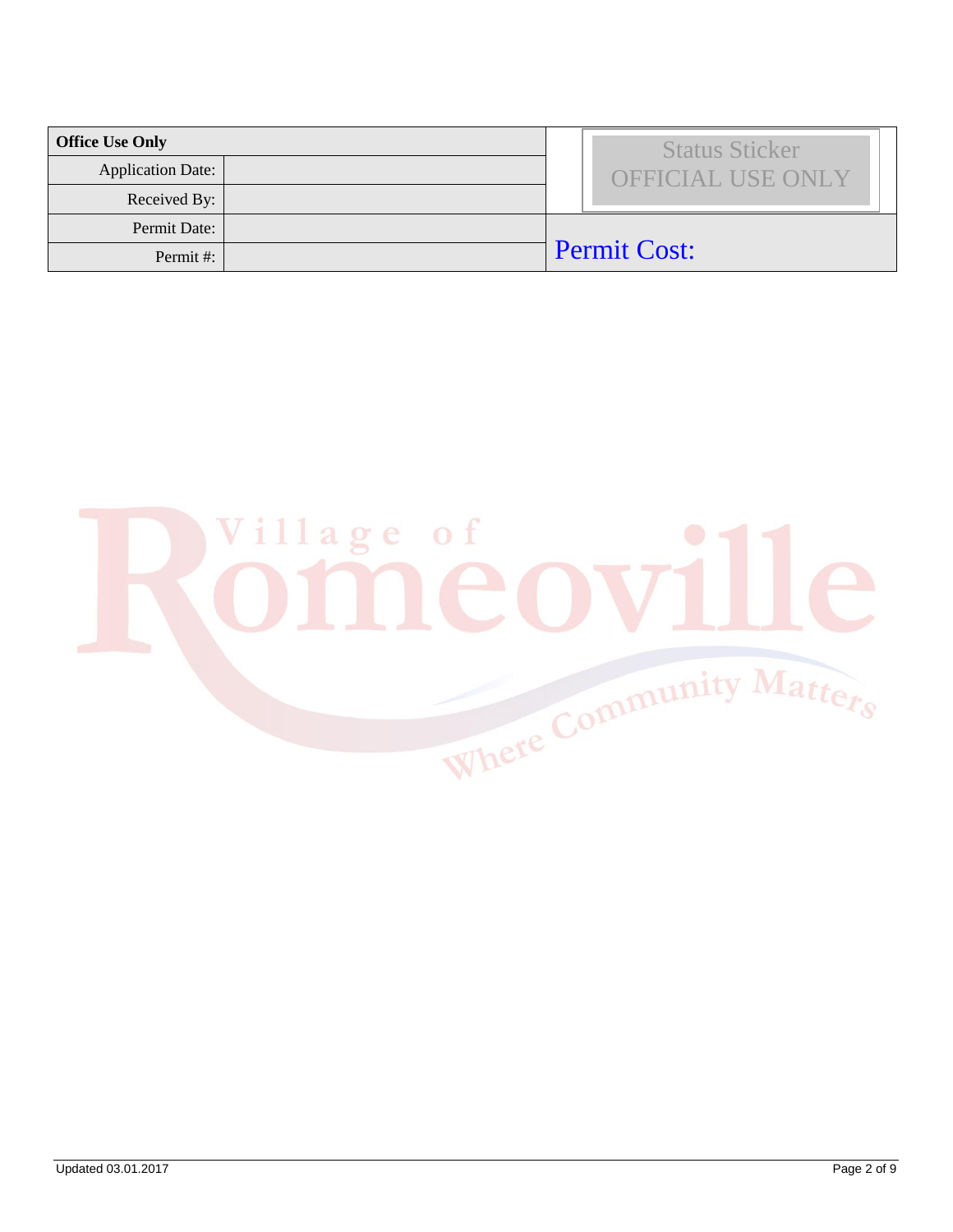The Village of Romeoville has codes that guide the size and location of sheds. Use this form and checklist as you plan your shed to ensure that you include all information needed to review your application.

### **Site Requirements**

| Requirement                                                                                                                                                                                                                                      |  | $\checkmark$ to confirm that you have shown    | <b>Office</b><br><b>Use</b> |
|--------------------------------------------------------------------------------------------------------------------------------------------------------------------------------------------------------------------------------------------------|--|------------------------------------------------|-----------------------------|
| You shall submit a Plat of Survey or scaled plot plan which shows<br>all structures on the lot, including the home, decks, porches, sheds,<br>garages, pools, gazebos, etc. The structures shall be drawn to scale,<br>labeled, and dimensioned. |  | all structures                                 |                             |
| The proposed shed shall be shown. It shall be labeled and<br>dimensioned.                                                                                                                                                                        |  | the proposed shed                              |                             |
| The shed may<br>only be located in<br>Street<br>a rear yard.<br><b>Street</b><br>YARDS<br>a: Front<br>d<br>b: Rear<br>c: Side<br>d: Corner Side                                                                                                  |  | the shed located in a rear yard                |                             |
| A maximum of one shed is allowed per individual lot.                                                                                                                                                                                             |  | Only one shed                                  |                             |
| The shed shall be not less than 10 feet from the nearest point on the<br>home.                                                                                                                                                                   |  | the distance from the home                     |                             |
| The shed shall be not less than 5 feet from any freestanding structure<br>(such as a pool or gazebo).                                                                                                                                            |  | the distance to each freestanding<br>structure |                             |
| The shed may not be on an easement, except with the written<br>permission of the Village and all utility companies having rights to<br>the easement.                                                                                             |  | the shed not located on any<br>easement        |                             |
| The shed shall be not less than 5 feet from each side property line.                                                                                                                                                                             |  | the distance to each side property<br>line     |                             |
| The shed shall be not less than 10 feet from the rear property line.                                                                                                                                                                             |  | the distance to the rear property              |                             |
| However, if the property is zoned R-5A (Hampton Park, Poplar<br>Ridge & Honey tree Unit 5), the shed shall be at least 7 feet to the<br>rear property line.                                                                                      |  | line                                           |                             |
| The shed cannot be greater than one-story in height.                                                                                                                                                                                             |  | a one-story shed                               |                             |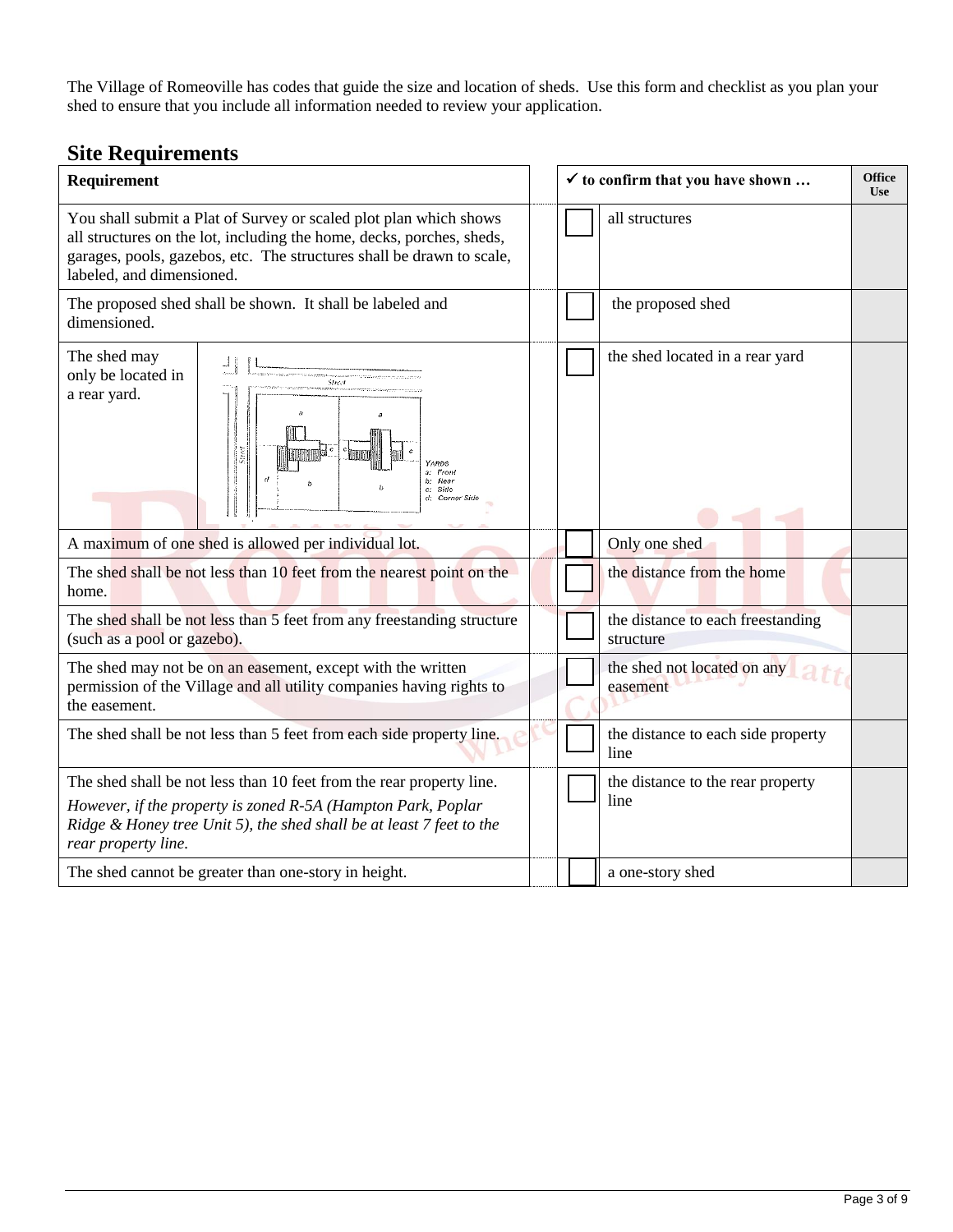| Requirement                                                                                                                |                                                                                                                                                                                                     | Fill in the blanks.      | <b>Office</b><br><b>Use</b> |
|----------------------------------------------------------------------------------------------------------------------------|-----------------------------------------------------------------------------------------------------------------------------------------------------------------------------------------------------|--------------------------|-----------------------------|
| Any structure that has a width greater than 10 feet and<br>a depth greater than 18 feet shall not be considered a<br>shed. |                                                                                                                                                                                                     | Area: Square Feet        |                             |
| What is the width and depth of the shed?                                                                                   |                                                                                                                                                                                                     |                          |                             |
|                                                                                                                            |                                                                                                                                                                                                     |                          |                             |
| In total, no more that 50% of the property can be<br>covered with building, structures, or pavement.                       |                                                                                                                                                                                                     | Lot coverage: _________% |                             |
| b                                                                                                                          | The total height of the<br>shed cannot exceed 15<br>feet from the concrete<br>slab to the ridge $(a)$ nor<br>can it be more than 8<br>feet from the slab to the<br>top of the finished wall<br>(b). | Total height: Feet       |                             |

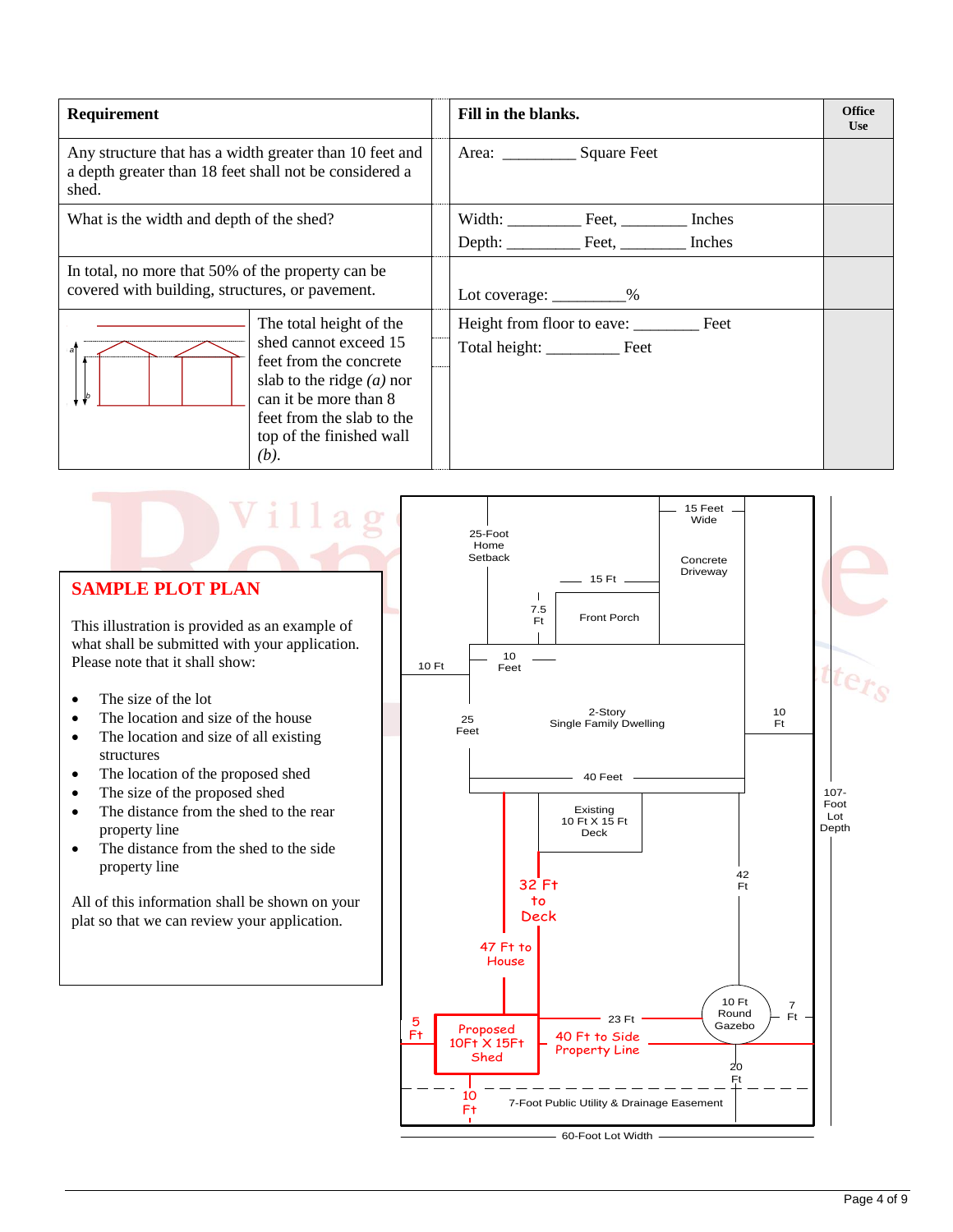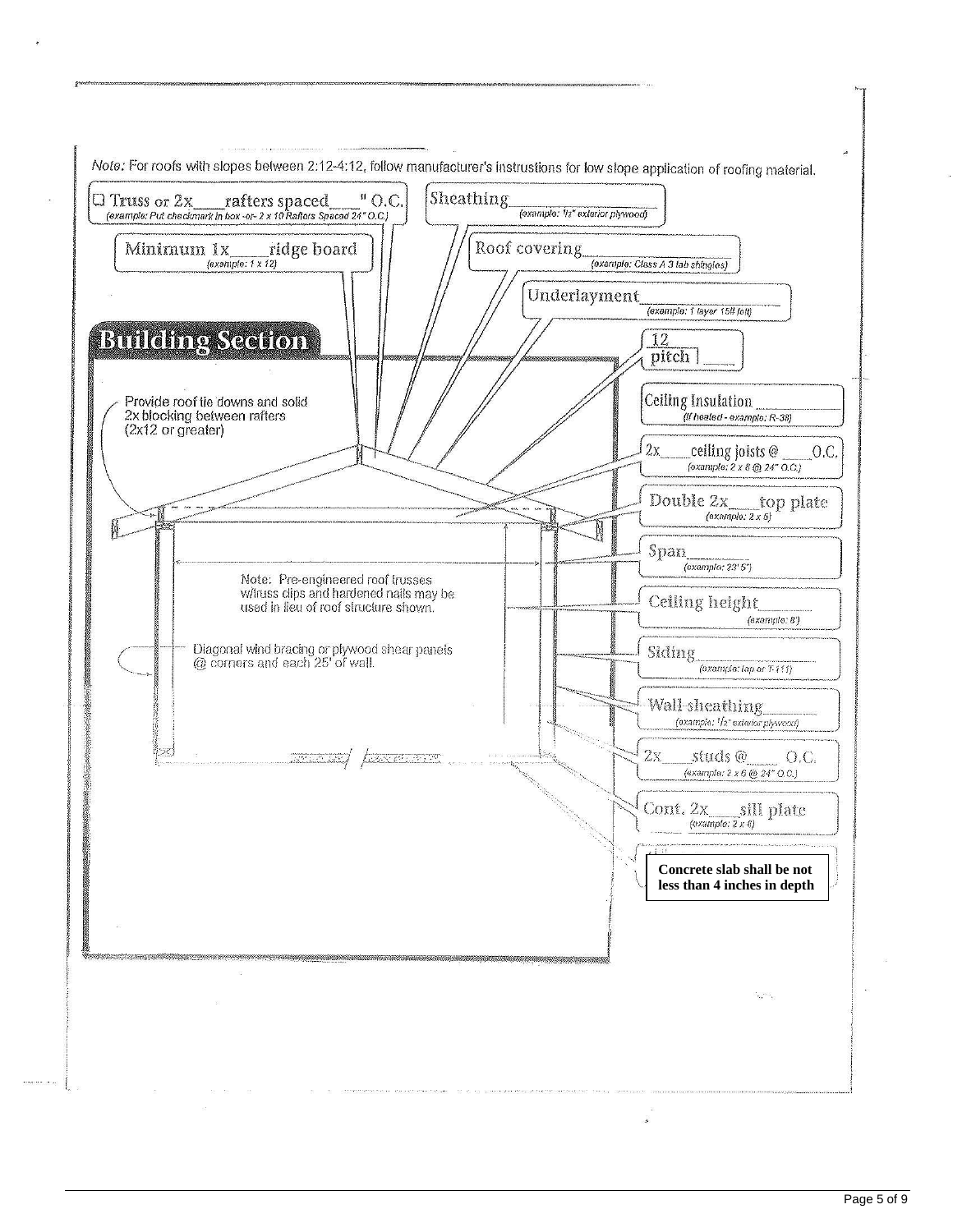# **Construction Requirements**

| Please read the requirements and place $a \checkmark$ in the column to the left to confirm that you understand and agree.                                                                                                                                                                                                                                                                                                                                                                                                                                                                                                                                                                                                                                                                                                                                                                                                                                                                                                                    | <b>Office</b><br><b>Use</b> |
|----------------------------------------------------------------------------------------------------------------------------------------------------------------------------------------------------------------------------------------------------------------------------------------------------------------------------------------------------------------------------------------------------------------------------------------------------------------------------------------------------------------------------------------------------------------------------------------------------------------------------------------------------------------------------------------------------------------------------------------------------------------------------------------------------------------------------------------------------------------------------------------------------------------------------------------------------------------------------------------------------------------------------------------------|-----------------------------|
| All sod, topsoil and organic material that are excavated shall be removed from the site.                                                                                                                                                                                                                                                                                                                                                                                                                                                                                                                                                                                                                                                                                                                                                                                                                                                                                                                                                     |                             |
| CA-6 gravel shall be used as the base course and compacted to a depth of not less than four (4) inches.                                                                                                                                                                                                                                                                                                                                                                                                                                                                                                                                                                                                                                                                                                                                                                                                                                                                                                                                      |                             |
| 6x6 #10 wire mesh or an approved equivalent shall be used as reinforcement.                                                                                                                                                                                                                                                                                                                                                                                                                                                                                                                                                                                                                                                                                                                                                                                                                                                                                                                                                                  |                             |
| A PVC, Resin or rubber shed (kit) that is 64 sq. ft. or less is not required to be installed on a concrete slab.                                                                                                                                                                                                                                                                                                                                                                                                                                                                                                                                                                                                                                                                                                                                                                                                                                                                                                                             |                             |
| Sheds that are greater than sixty-four (64) square feet shall be placed on and fastened to a concrete slab with a<br>thickened edge. The concrete slab shall be not less than four (4) inches in depth with a thickened edge of not less than<br>eight (8) inches in width by eighteen (18) inches in depth (twelve" below grade and six" above grade) and sloping at a<br>45-degree angle to meet a four (4) slab. Two (2) #four (4) rebar shall be installed continuously around the thickened<br>edge of the footing. The base course shall be not less than four (4) inches of CA-6. The shed shall be anchored to the<br>outer edge of the slab with ten (10) inch by $\frac{1}{2}$ inch J bolts with washers and nuts. The bolts shall extend not less than<br>seven (7) inches into the concrete and placed not greater than twelve (12) inches from each building corner, not<br>greater than six (6) feet on center, not more than twelve (12) inches from any sill plate break, and not less than two (2)<br>bolts per sill plate. |                             |
| Concrete used for the shed shall be not less than a 5 bag mix.                                                                                                                                                                                                                                                                                                                                                                                                                                                                                                                                                                                                                                                                                                                                                                                                                                                                                                                                                                               |                             |
| Additives are not allowed in the concrete.                                                                                                                                                                                                                                                                                                                                                                                                                                                                                                                                                                                                                                                                                                                                                                                                                                                                                                                                                                                                   |                             |
| 48 hours before digging, you shall call JULIE utility locator at (800)892-0123. They will ask for the County (Will),<br>Village (Romeoville), township, section and 1/4 Sections.                                                                                                                                                                                                                                                                                                                                                                                                                                                                                                                                                                                                                                                                                                                                                                                                                                                            |                             |
| <b>IF ELECTRIC IS INSTALLED:</b>                                                                                                                                                                                                                                                                                                                                                                                                                                                                                                                                                                                                                                                                                                                                                                                                                                                                                                                                                                                                             |                             |
| All electrical work shall be in EMT conduit with metal boxes (No Romex or BX) and meet the requirements of the<br>2014 National Electrical Code.                                                                                                                                                                                                                                                                                                                                                                                                                                                                                                                                                                                                                                                                                                                                                                                                                                                                                             |                             |
| All wire shall be copper. Aluminum is not allowed.                                                                                                                                                                                                                                                                                                                                                                                                                                                                                                                                                                                                                                                                                                                                                                                                                                                                                                                                                                                           |                             |
| Underground UF, SE, and USE cable is not allowed.                                                                                                                                                                                                                                                                                                                                                                                                                                                                                                                                                                                                                                                                                                                                                                                                                                                                                                                                                                                            |                             |
| Electric branch circuits brought to shed from house panel using either one of two methods:<br>1. Rigid steel conduit shall be buried not less than 6 inches below grade. If it is installed under the driveway<br>it shall be buried not less than 24 inches below grade.<br>2. PVC schedule 40 listed electrical conduit used for direct burial shall be not less than 18 inches below<br>grade. When it is installed under a driveway, it shall be not less than 24 inches below grade. Rigid steel<br>90's with rigid steel conduit shall be used at and above grade.                                                                                                                                                                                                                                                                                                                                                                                                                                                                     |                             |
| A disconnect is required inside a shed for power. (A snap switch for a single 15 or 20 amp circuit may be used).                                                                                                                                                                                                                                                                                                                                                                                                                                                                                                                                                                                                                                                                                                                                                                                                                                                                                                                             |                             |
| A switched exterior light is required for the man-door.                                                                                                                                                                                                                                                                                                                                                                                                                                                                                                                                                                                                                                                                                                                                                                                                                                                                                                                                                                                      |                             |
| A switched interior light is required inside the shed.                                                                                                                                                                                                                                                                                                                                                                                                                                                                                                                                                                                                                                                                                                                                                                                                                                                                                                                                                                                       |                             |
| Not less than one GFCI receptacle shall be installed inside a shed.                                                                                                                                                                                                                                                                                                                                                                                                                                                                                                                                                                                                                                                                                                                                                                                                                                                                                                                                                                          |                             |
| An underground electrical inspection is required before any trenches are filled.                                                                                                                                                                                                                                                                                                                                                                                                                                                                                                                                                                                                                                                                                                                                                                                                                                                                                                                                                             |                             |
| A rough electrical inspection is required before any devices are installed and boxes closed (Switches and Outlets).                                                                                                                                                                                                                                                                                                                                                                                                                                                                                                                                                                                                                                                                                                                                                                                                                                                                                                                          |                             |
| A final electrical inspection is required after the work has been is completed.                                                                                                                                                                                                                                                                                                                                                                                                                                                                                                                                                                                                                                                                                                                                                                                                                                                                                                                                                              |                             |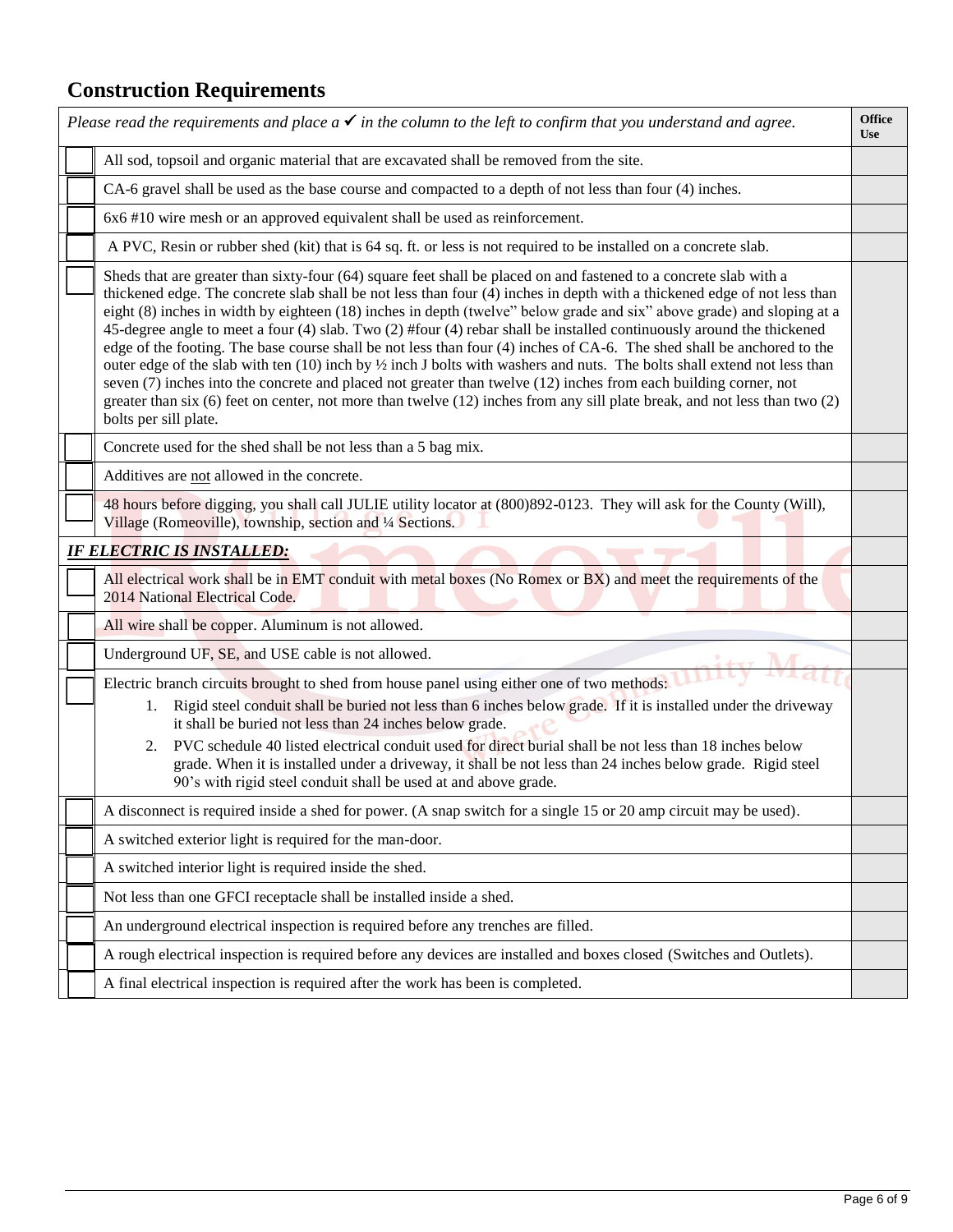| Requirement                                                                                                                                    | Fill in the blanks.                                                                                                            | <b>Office</b><br><b>Use</b> |
|------------------------------------------------------------------------------------------------------------------------------------------------|--------------------------------------------------------------------------------------------------------------------------------|-----------------------------|
| CA6 (road mix) shall be used as a base course placed to a<br>depth of not less than four (4) inches.                                           | What depth is the base course?<br>Inches                                                                                       |                             |
| Wire mesh or approved equivalent shall be used as<br>reinforcement.                                                                            | What material will be used for reinforcement?                                                                                  |                             |
| Shed slabs shall be monolithically poured to a depth of not<br>less than four (4) inches.                                                      | What will be the thickness of the slab?<br>Inches                                                                              |                             |
| The slab's thickened edge shall be not less than twelve (12)<br>inches in width by not less than eighteen (18) inches in<br>depth.             | What size the slab's thickened edge? Width<br>By Depth______                                                                   |                             |
| Concrete used for the slab shall be not less than a 5 bag<br>mix.                                                                              |                                                                                                                                |                             |
| If a storage shed is to be serviced with electricity, a<br>separate branch circuit with not less than a 20 amp<br>capacity shall be installed. | Will the storage shed be serviced with electricity?<br>$\Box$ Yes, $\Box$ No<br>If yes, what amperage will the separate branch |                             |
| If a storage shed is to be serviced with electricity, not<br>less than one ground fault circuit interrupter (GFCI)<br>receptacle is required.  | If the shed will be serviced with electricity, #<br>GFCI receptacles to be installed?                                          |                             |
|                                                                                                                                                | Where Community Matters                                                                                                        |                             |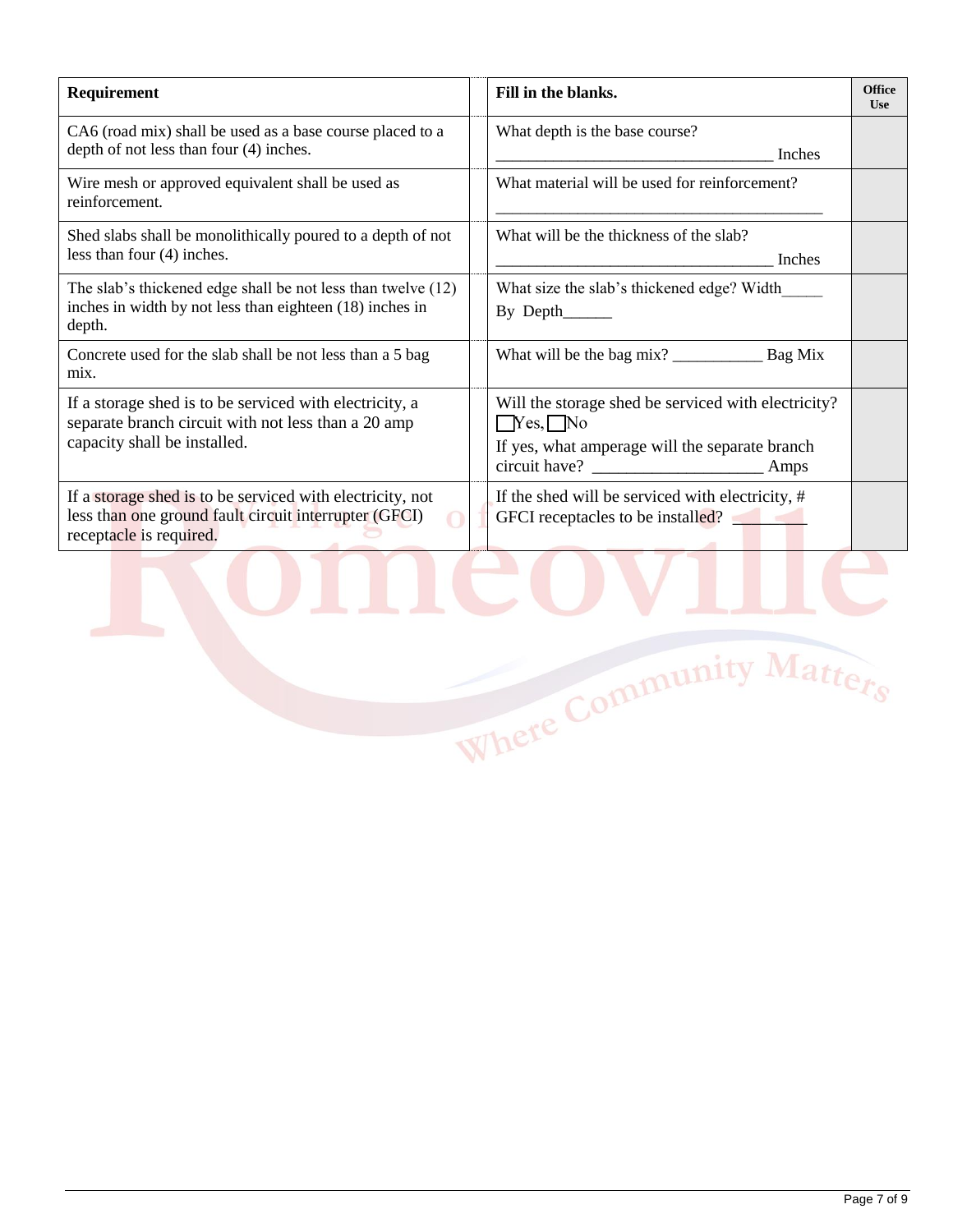### **Permit & Inspection Requirements**

| agree. | Please read the requirements and place a $\checkmark$ in the box to the left to confirm that you understand and                                                                                                                                                        | <b>Office</b><br><b>Use</b> |
|--------|------------------------------------------------------------------------------------------------------------------------------------------------------------------------------------------------------------------------------------------------------------------------|-----------------------------|
|        | The Building Permit shall be posted in the building's window where it can be seen from the<br>street.                                                                                                                                                                  |                             |
|        | Each phase of construction shall be inspected and approved by the Village of Romeoville prior<br>to proceeding to the next stage of construction.                                                                                                                      |                             |
|        | • A Pre-Pour Inspection shall be performed once the base course and forms are in and before<br>the concrete is poured.                                                                                                                                                 |                             |
|        | • An electrical inspection shall be performed if the shed will be serviced with electricity.                                                                                                                                                                           |                             |
|        | • A framing inspection shall be performed.                                                                                                                                                                                                                             |                             |
|        | • A FINAL BUILDING AND ELECTRICAL INSPECTION SHALL BE PERFORMED<br>AFTER THE SHED HAS BEEN COMPLETED. Once the inspection passes, a Certificate<br>of Completion will be issued. The structure may not be used until the Certificate of<br>Completion has been issued. |                             |
|        | • All inspections shall be scheduled at least in advance by calling (815)886-7200 or by emailing<br><b>buildinginspections@romeoville.org.</b> Your permit number shall be provided when inspections<br>are scheduled.                                                 |                             |
|        | • Failure to call for required inspections may result in a "STOP WORK ORDER".                                                                                                                                                                                          |                             |
|        | • Should you fail an inspection, a re-inspection fee shall be paid before continuing work and<br>before scheduling another inspection. <b>INVOICED AFTER 5 DAYS.</b>                                                                                                   |                             |
|        | Work shall be started within ninety (90) days of the issuance date of the permit and shall be<br>completed within one hundred eighty (180) days.                                                                                                                       |                             |
|        |                                                                                                                                                                                                                                                                        |                             |

I hereby declare that I have read and understood this application. The above information and any attachments are correct. I agree, that in consideration of and upon issuance of a building or use permit, that I am allowed to do such work as herewith applied for, and that such premises shall be used only for such purposes as set forth above.

I hereby certify that I am the owner of record of the named property, or that the proposed work is authorized by the owner of record and that I have been authorized by the owner to make this application as his authorized agent and I agree to conform to all applicable laws of this jurisdiction. In addition, if a permit for work described in this application is issued, I certify that the code official or the code official's authorized representative shall have the authority to enter areas covered by such permit at any reasonable hour to enforce the provisions of the code(s) applicable to such permit. Please note that said form is strictly a guide and all construction shall adhere to the said currently adopted codes of the Village of Romeoville.

| Signature of Applicant: |
|-------------------------|
|                         |

| <b>Signature of Applicant:</b> |  |
|--------------------------------|--|
| Date                           |  |
|                                |  |
|                                |  |